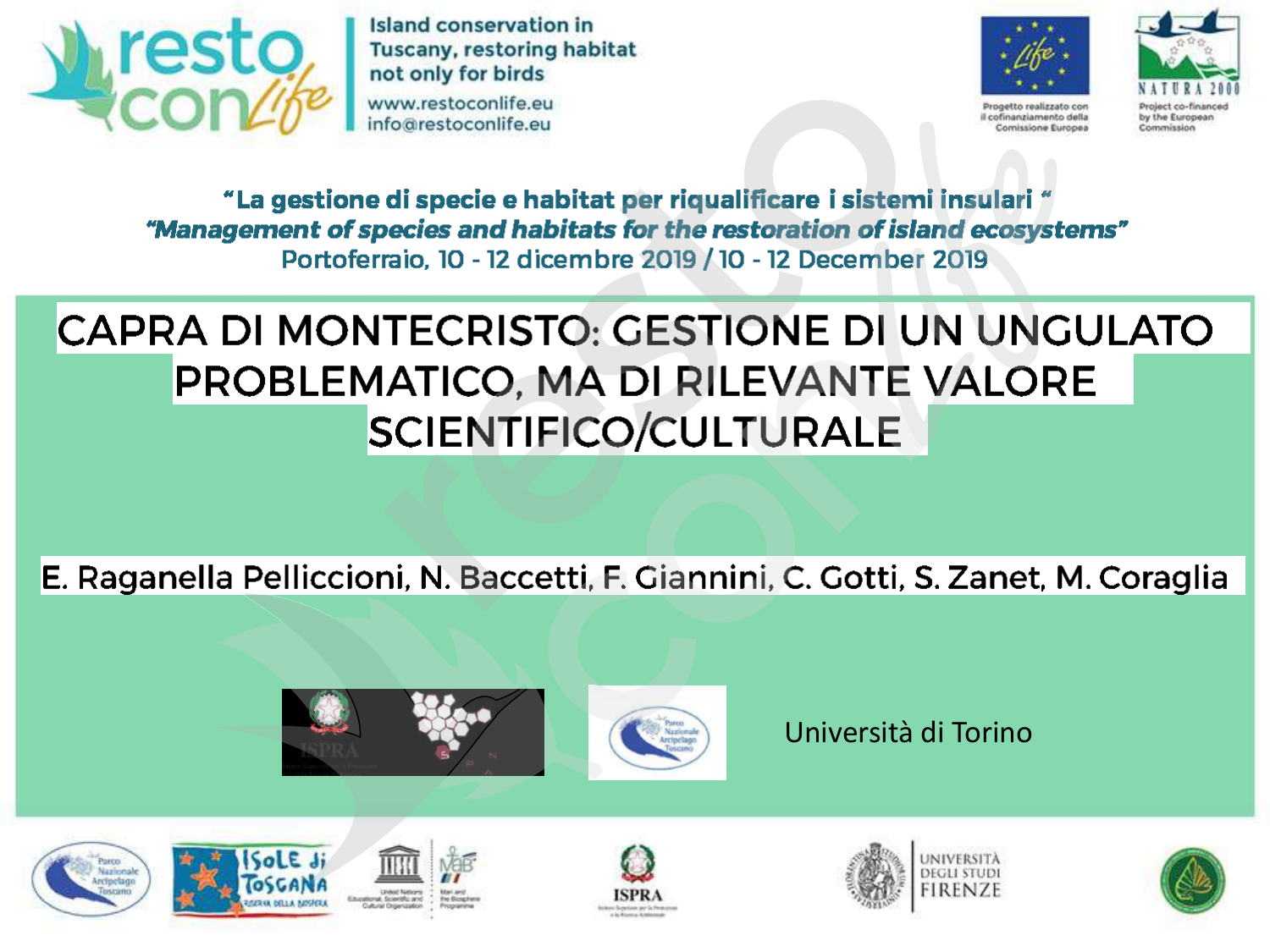## **WHAT, IF ANY, IS THE MONTECRISTO GOAT?**

……a matter of name… *Capra hircus* or *Capra aegagrus* or *Capra aegagrus hircus?* 

Habitat Directive Annexes II & IV

National level:

- Environmental Ministry Decree 19 january 2015 - listed as «parautoctona»
- IUCN italian red list: NA

Strasbourg, 4 January 2018  $[de03ef 2018, doc]$ 

**T-PVS/DE (2018) 3** 

CONVENTION ON THE CONSERVATION OF EUROPEAN WILDLIFE AND NATURAL HABITATS

**Standing Committee** 

38<sup>th</sup> meeting Strasbourg, 27-30 November 2018

Group of Specialists on the European Diploma for **Protected Areas** 21-22 February 2018 Strasbourg, Palais de l'Europe, Room 8



**Island conservation in Tuscany, restoring habitat** not only for birds www.restoconlife.eu nfo@restoconlife.eu

#### **The only goat population in Italy that lives in the wild since ancient times.**

maintain the island's goat population at its current level and take steps to protect the other  $5.$ components of the ecosystem which are under particular threat from the goat population;

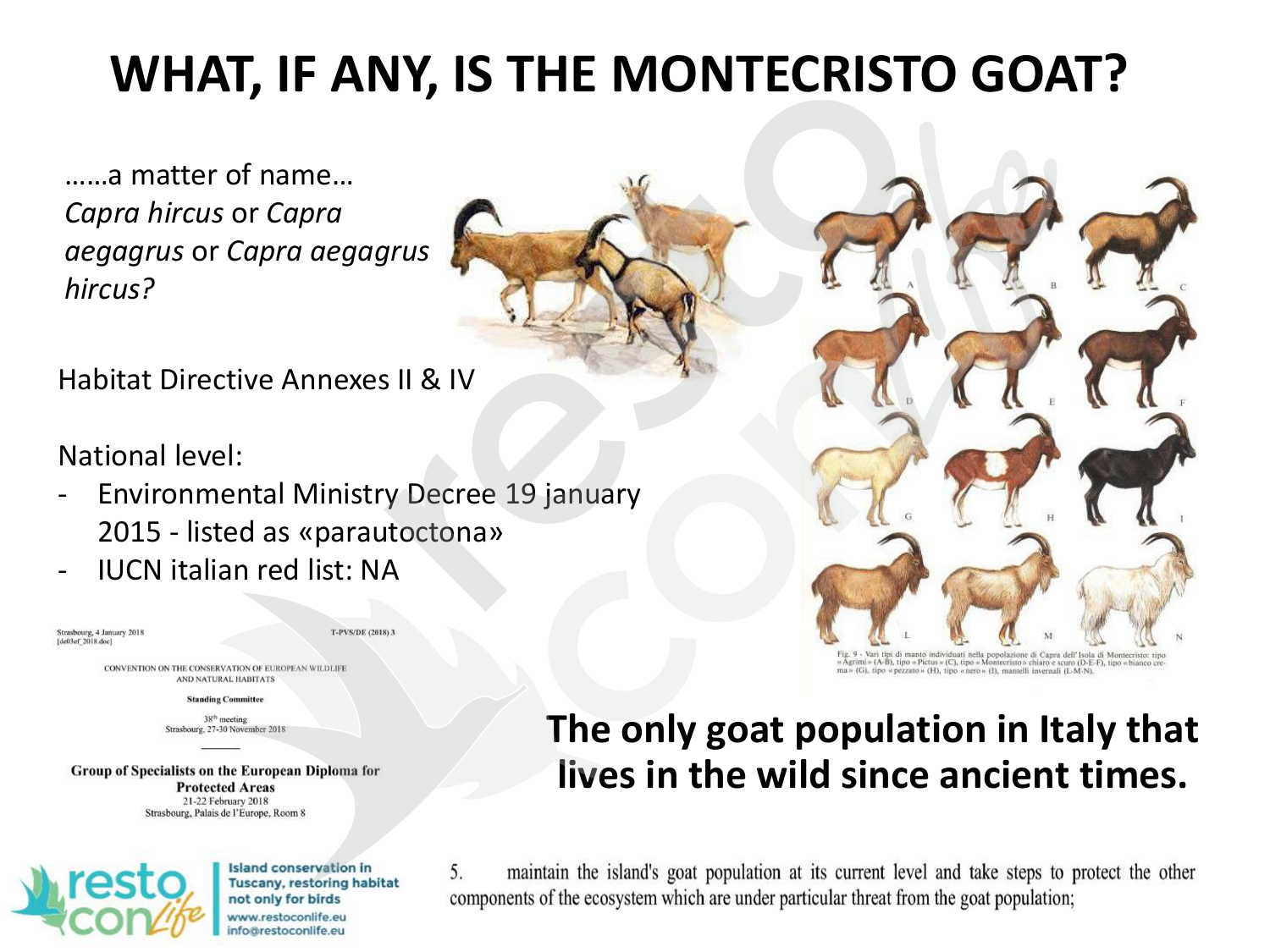## **WHAT HAS BEEN DONE SO FAR**

- From 1975 to 1997; (2006): population control through shooting
- From 2003: annual population monitoring



florofaunistiche aliene invasive e tutela di habitat nell'Arcipelago Toscano

- $\diamond$  Protection during rat eradication
- $\diamond$  Post release individual monitoring
- $\diamondsuit$  Genetic investigation
- $\diamond$  Population monitoring
- $\Leftrightarrow$  Ex situ conservation









 $\Leftrightarrow$  Population monitoring  $\Leftrightarrow$  Ex situ conservation



**Island conservation in Tuscany, restoring habitat** not only for birds www.restoconlife.eu nfo@restoconlife.eu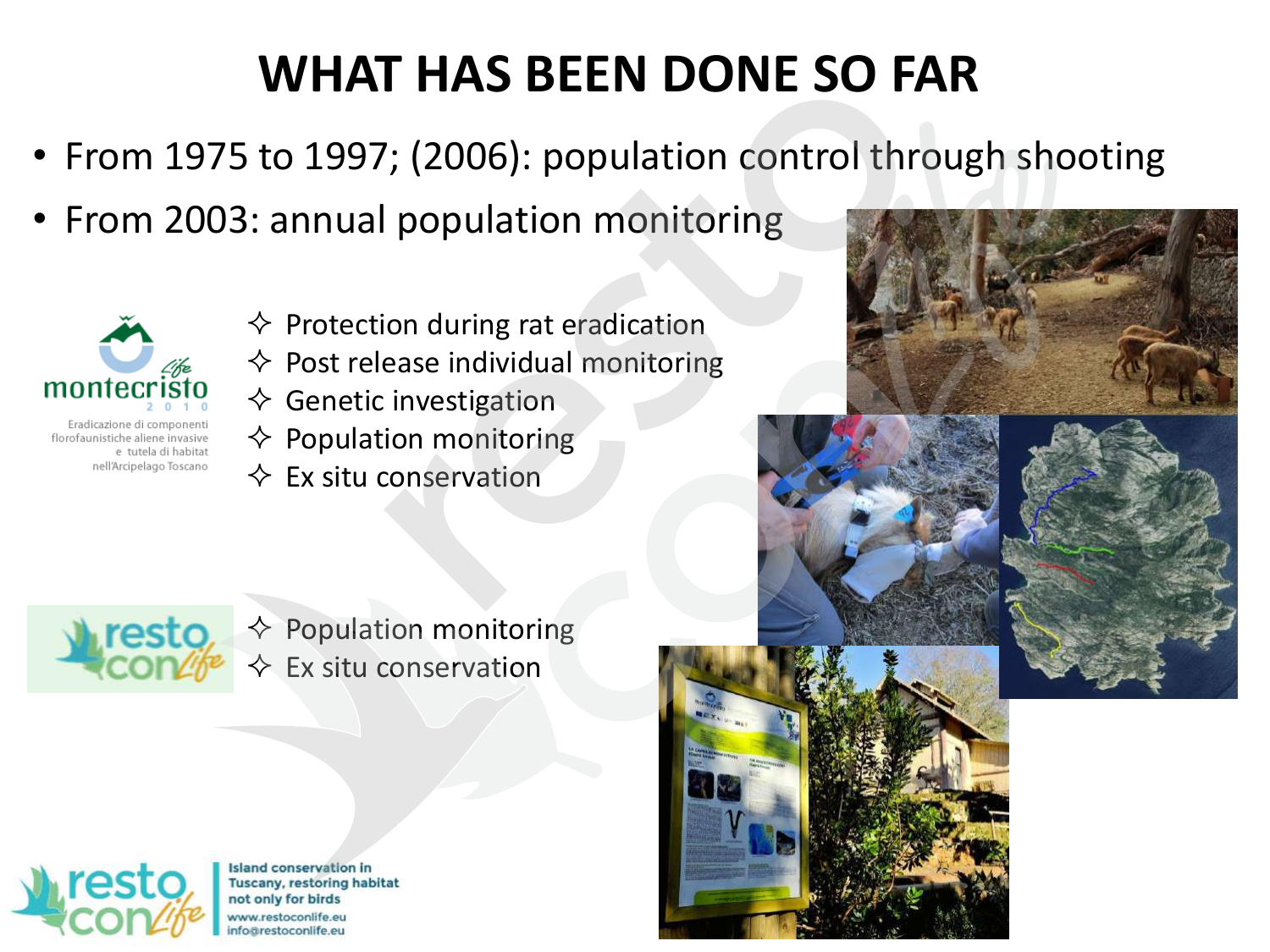- Hardy-Weinberg equilibrium
- No recent bottleneck (1995-2012)
- DNAmt haplotipes A & B (73% and 27%) unique to the population (1953-2012)
- Ex-situ nucleus (ante 2010) are something else …….



**Tuscany, restoring habitat** not only for birds fo@restoconlife.eu

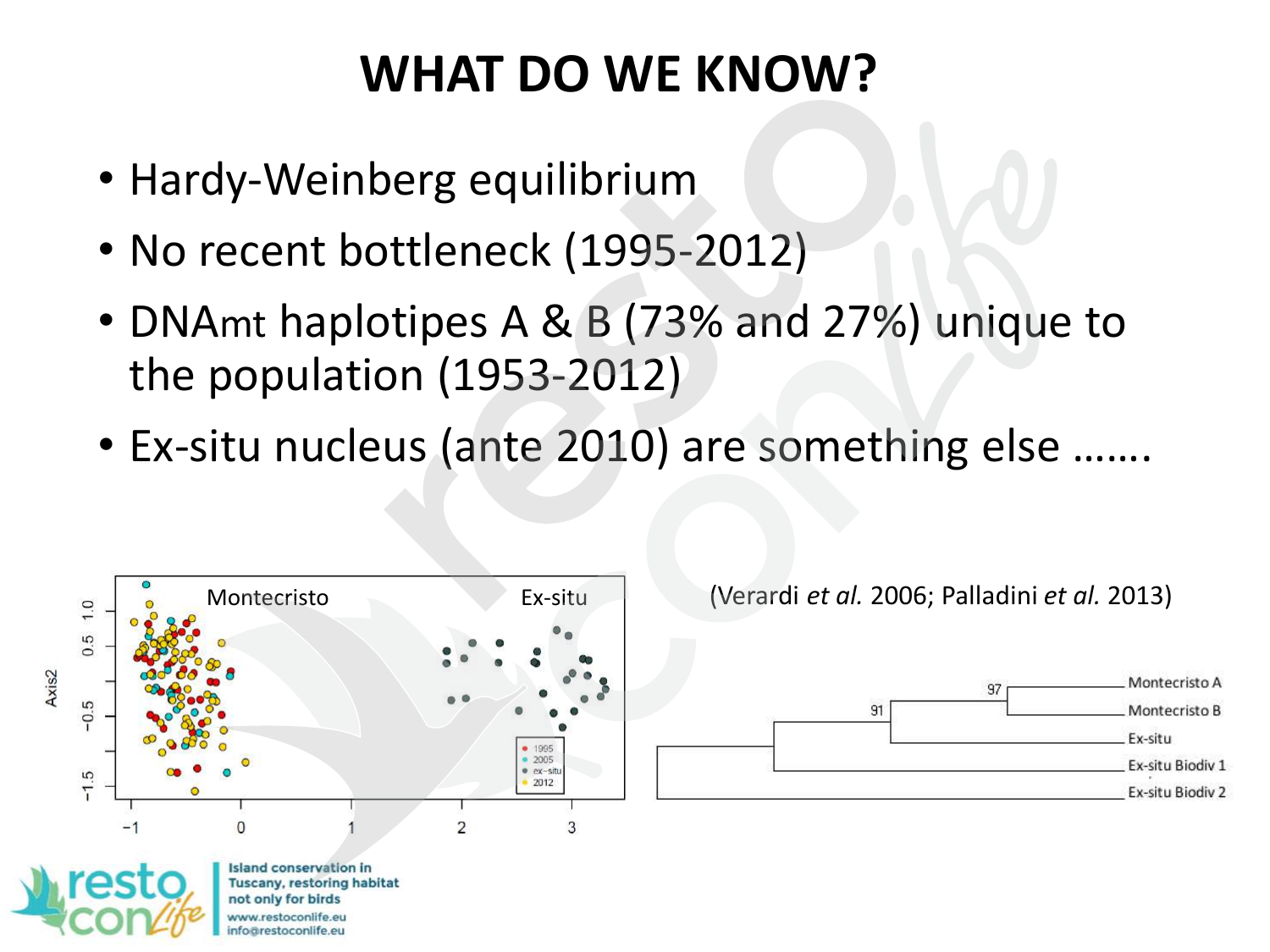#### • Population trend: direct counts and Distance sampling



-MNA -Distance Sampling



| <b>Anno</b> | <b>Km</b> | n° gruppi | <b>Encounter</b><br>rate | N° medio<br>animali/gruppo | ds   |
|-------------|-----------|-----------|--------------------------|----------------------------|------|
| 2010        | 12,58     | 91        | 7,23                     | 2,21                       | 0,78 |
| 2011        | 20,18     | 99        | 4,91                     | 2,15                       | 0,68 |
| 2012        | 13,23     | 33        | 2,49                     | 1,56                       | 1,44 |
| 2013        | 20,61     | 103       | 5,00                     | 1,82                       | 0,57 |
| 2014        | 17,40     | 138       | 7,93                     | 2,10                       | 1,61 |
| 2015        | 14,00     | 101       | 7,21                     | 2,91                       | 2,45 |
| 2016        | 17,40     | 207       | 11,90                    | 1,87                       | 1,72 |
| 2017        | 16,19     | 217       | 13,41                    | 1,87                       | 1,34 |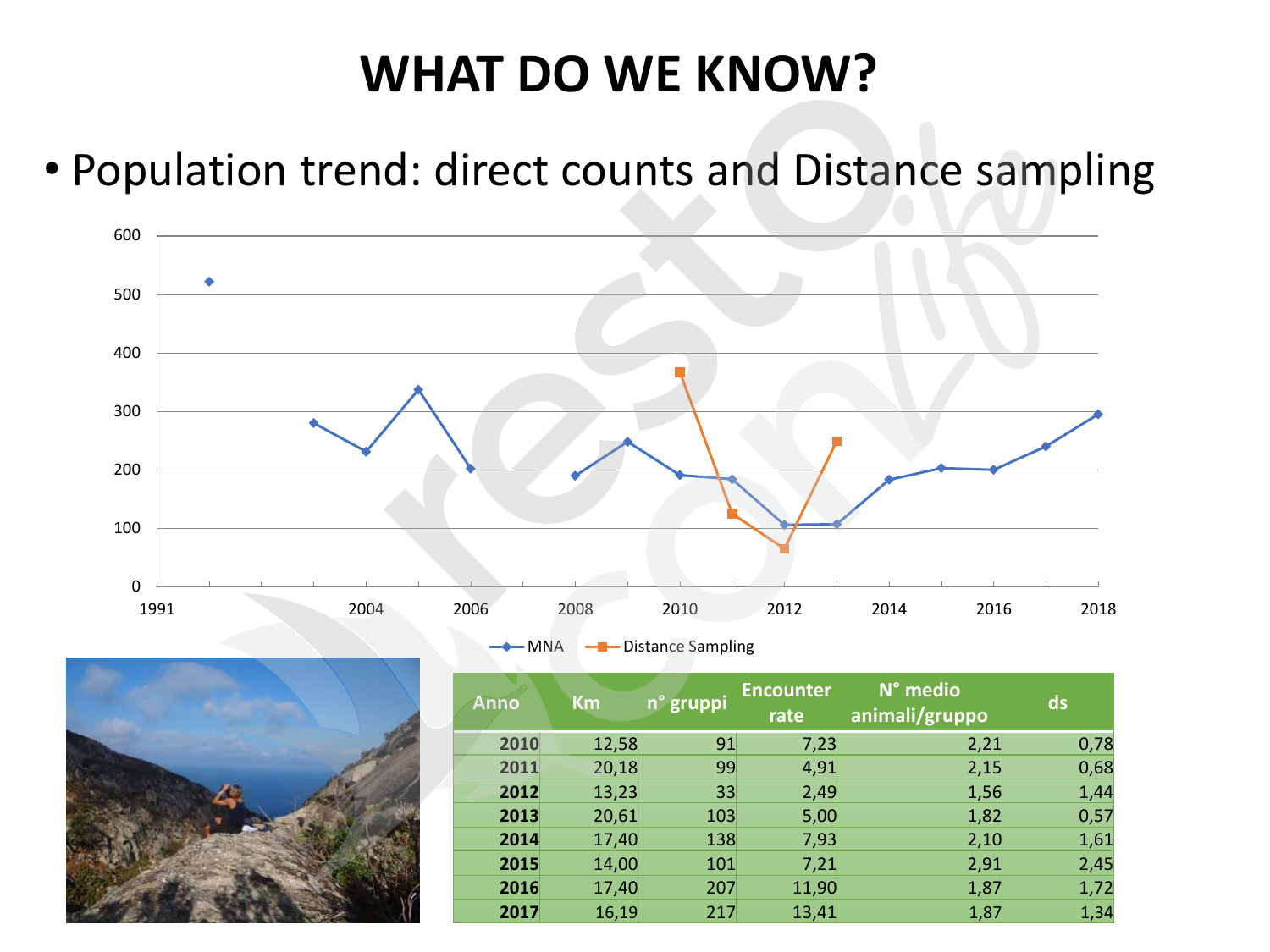• Parasite (gastrointestinal strongili) population





**Island conservation in Tuscany, restoring habitat** not only for birds ww.restoconlife.eu fo@restoconlife.eu

(E. Armaroli & V. Guberti 2006)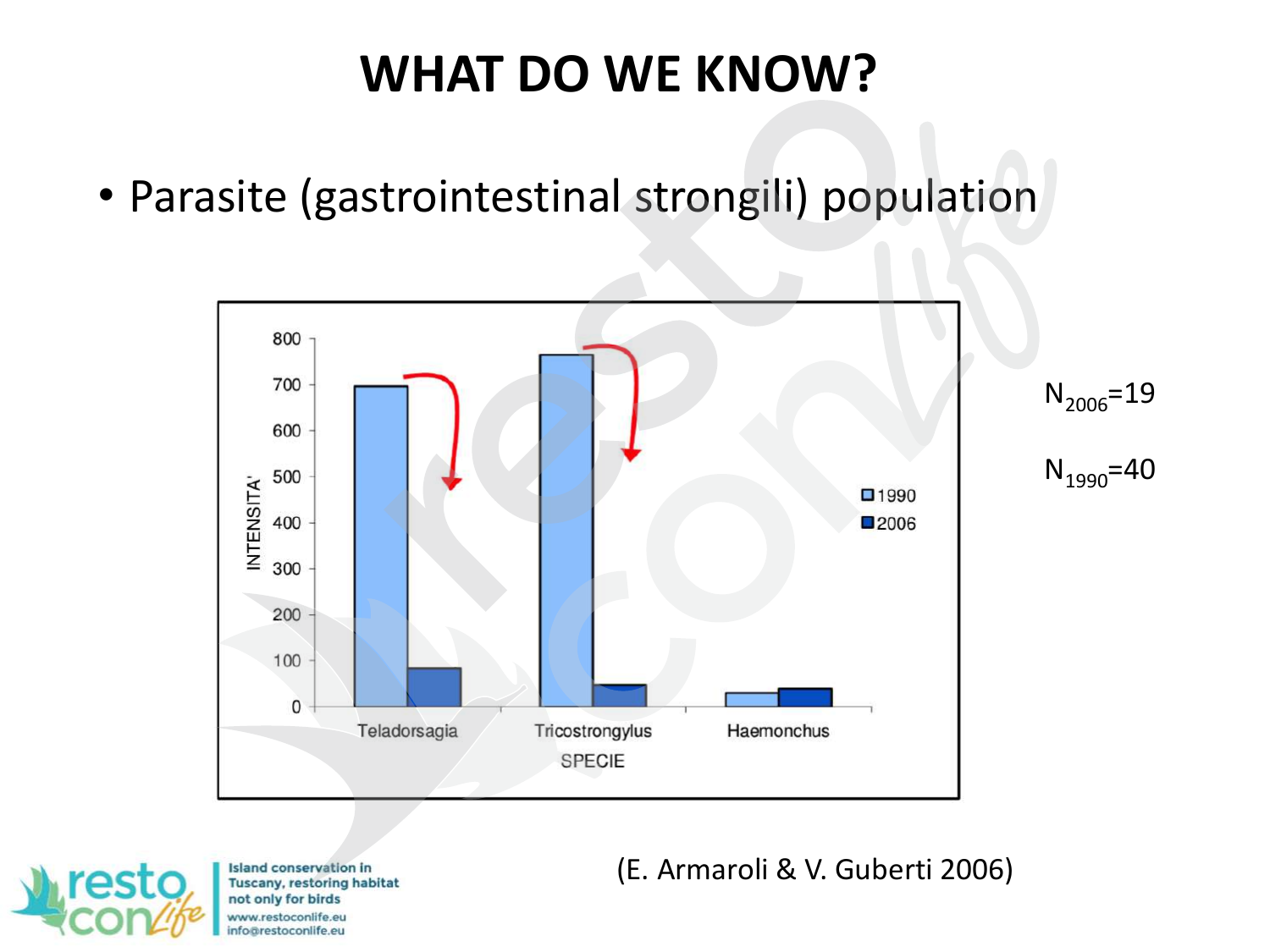#### **HEALTH CONDITION EVALUATIONS - dott.ssa Zanet (Università di Torino)**

Contextually with goats captures, to every individual:

- General objective examination
- Biological sample collection (blood, faeces, conjunctival samples)

#### **Vector-borne diseases research of the pathogen DNA by PCR analysis**

*Leishmania infantum* : NEGATIVE

*Borrelia burgdorferi s.l.:* NEGATIVE *Anaplasma spp.:* NEGATIVE *Ehrlichia spp.:* NEGATIVE *Babesia spp.: POSITIVE*  $\rightarrow$  n=1 yearling female



**Island conservation in Tuscany, restoring habitat** not only for birds ww.restoconlife.eu fo@restoconlife.eu

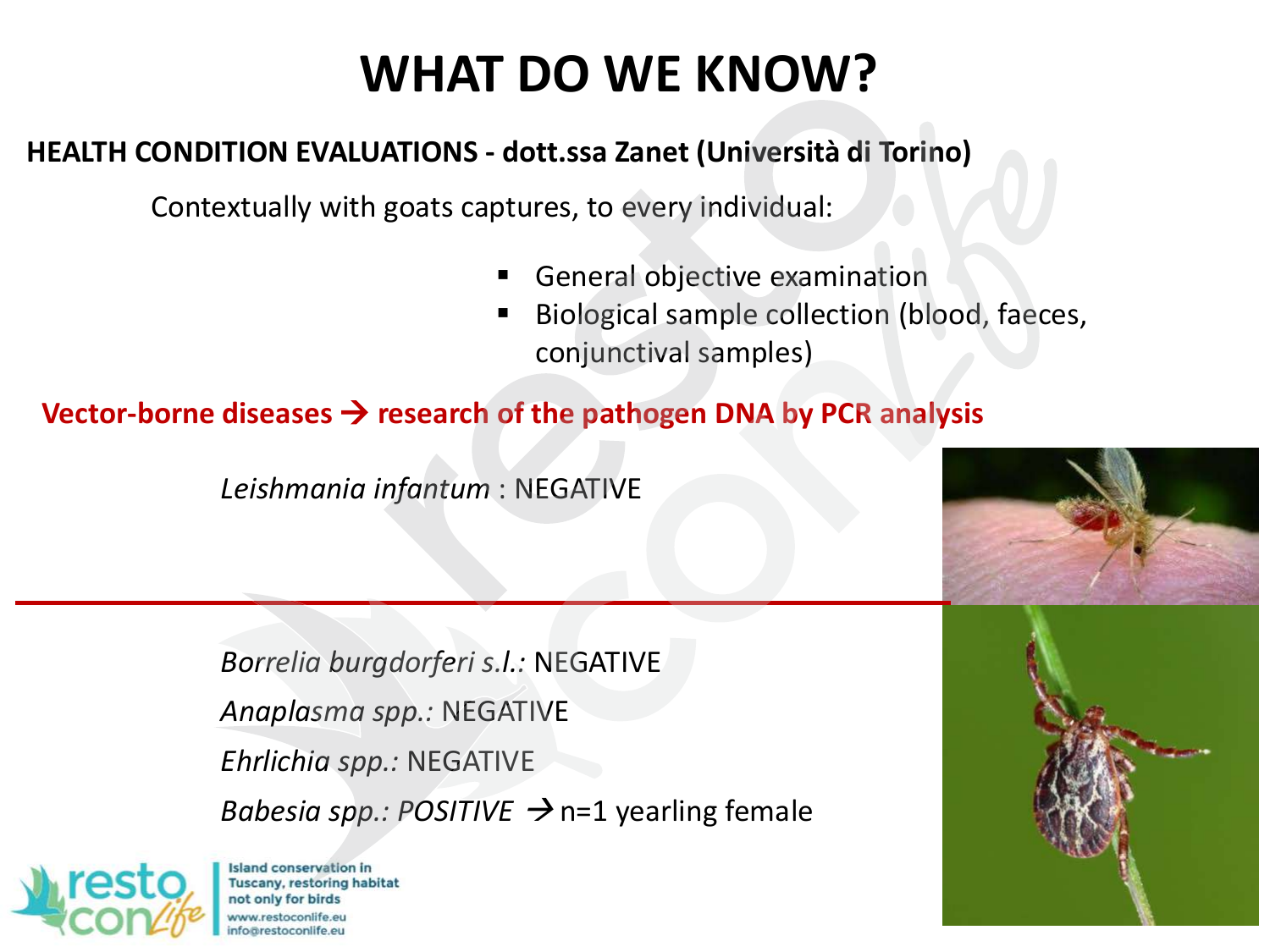#### Direct transmission diseases → research of the pathogen DNA by PCR analysis

*Toxoplasma gondii*: NEGATIVE

*Neospora caninum:* NEGATIVE

*Mycoplasma conjunctivae:* NEGATIVE

#### **Gastro – intestinal parasites copromicroscopic analysis**

Gastro-intestinal strongyles present in every individual (UPG media=23, min=5, max=40)

*Eimeria* genus coccidia (OPG=10) in n=1 adult female





**Island conservation in Tuscany, restoring habitat** not only for birds ww.restoconlife.eu fo@restoconlife.eu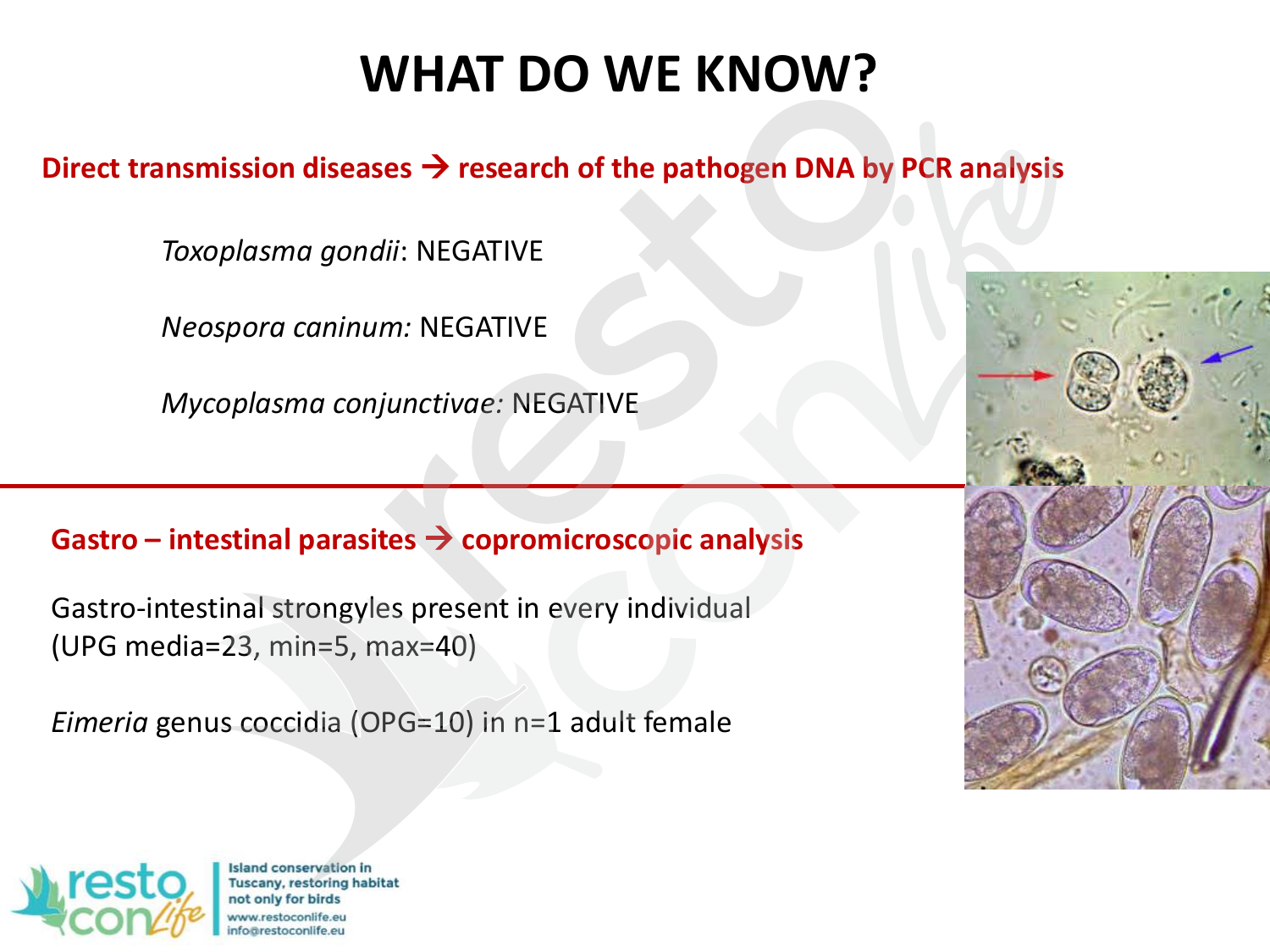- $\checkmark$  Transect sampling in areas with different frequentation by goats (from distance sampling data);
- $\checkmark$  10 meters transects;
- $\checkmark$  Surveys repeated in 2016, 2017 and 2018.

Evaluation of:

- **Soil erosion (1-3 scale)**
- **Mean soil depth (10 measures)**
- **Proportion of browsed individuals**
- **Mean browsed individuals /total (1-3 scale)**
- *Pellet group* **presence**





**Island conservation in Tuscany, restoring habitat** not only for birds www.restoconlife.eu nfo@restoconlife.eu

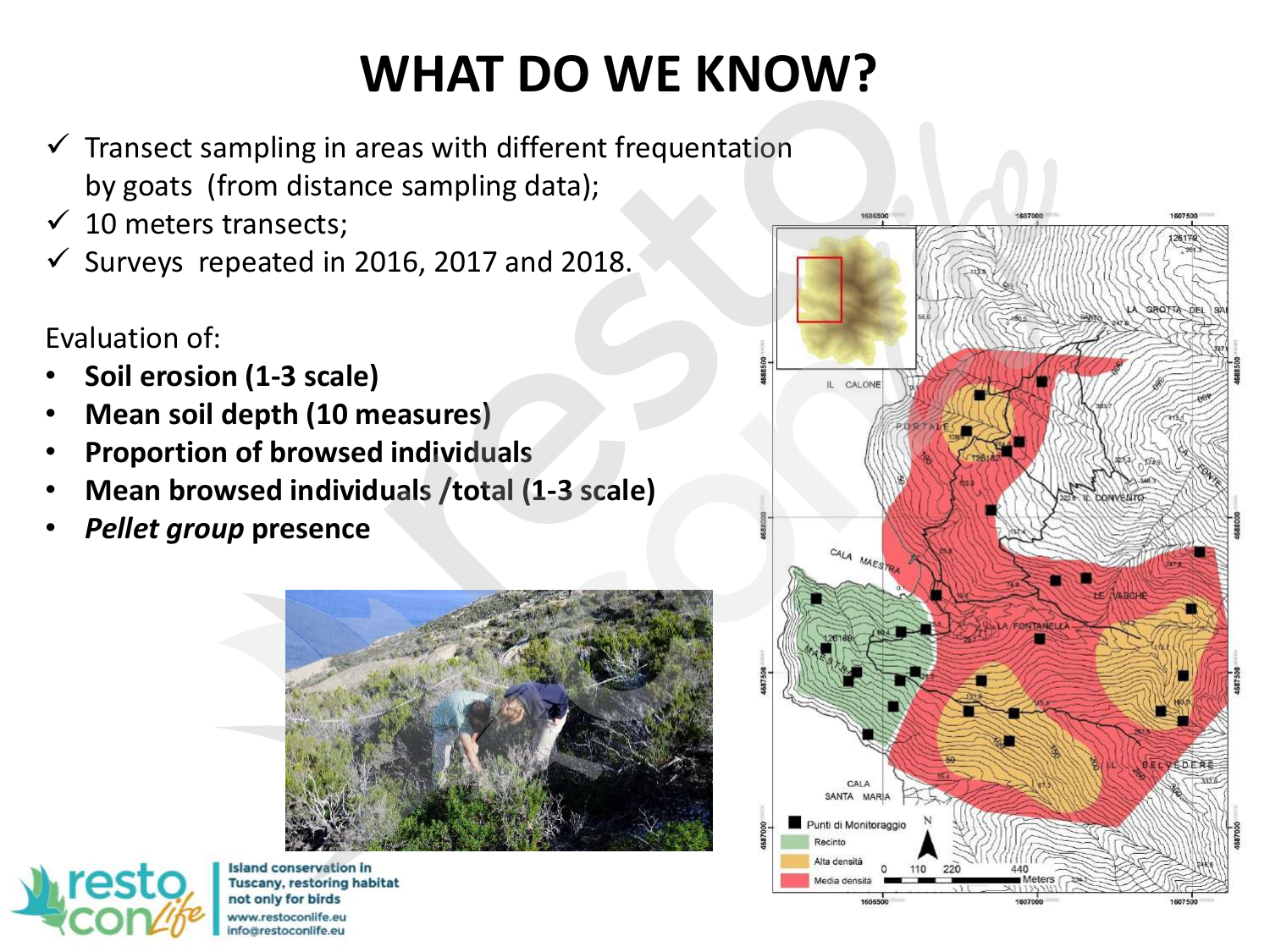

#### **Browsed individuals proportion / total Mean browsed individuals / total**



**Island conservation in** rast **Tuscany, restoring habitat** not only for birds www.restoconlife.eu info@restoconlife.eu

#### *Pellet group* **presence**



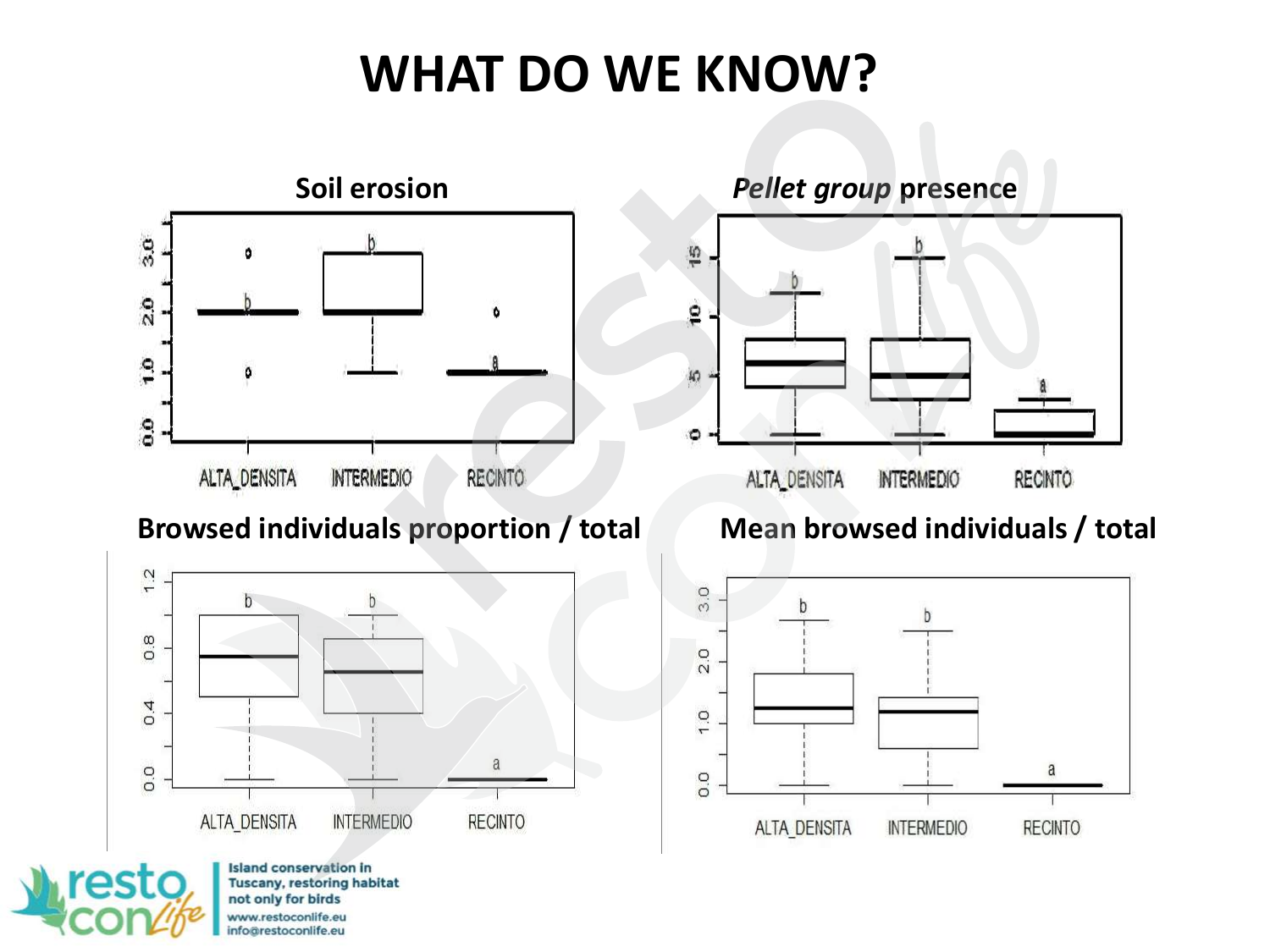From the theory…

«*Population data and theoretical models argue that large mammalian herbivore rarely attain numerical stability*»

- Density dependent variations
- Effect of environmental stochasticity (important risk of population decline size-independent)



*Ungulate population on island: instability!*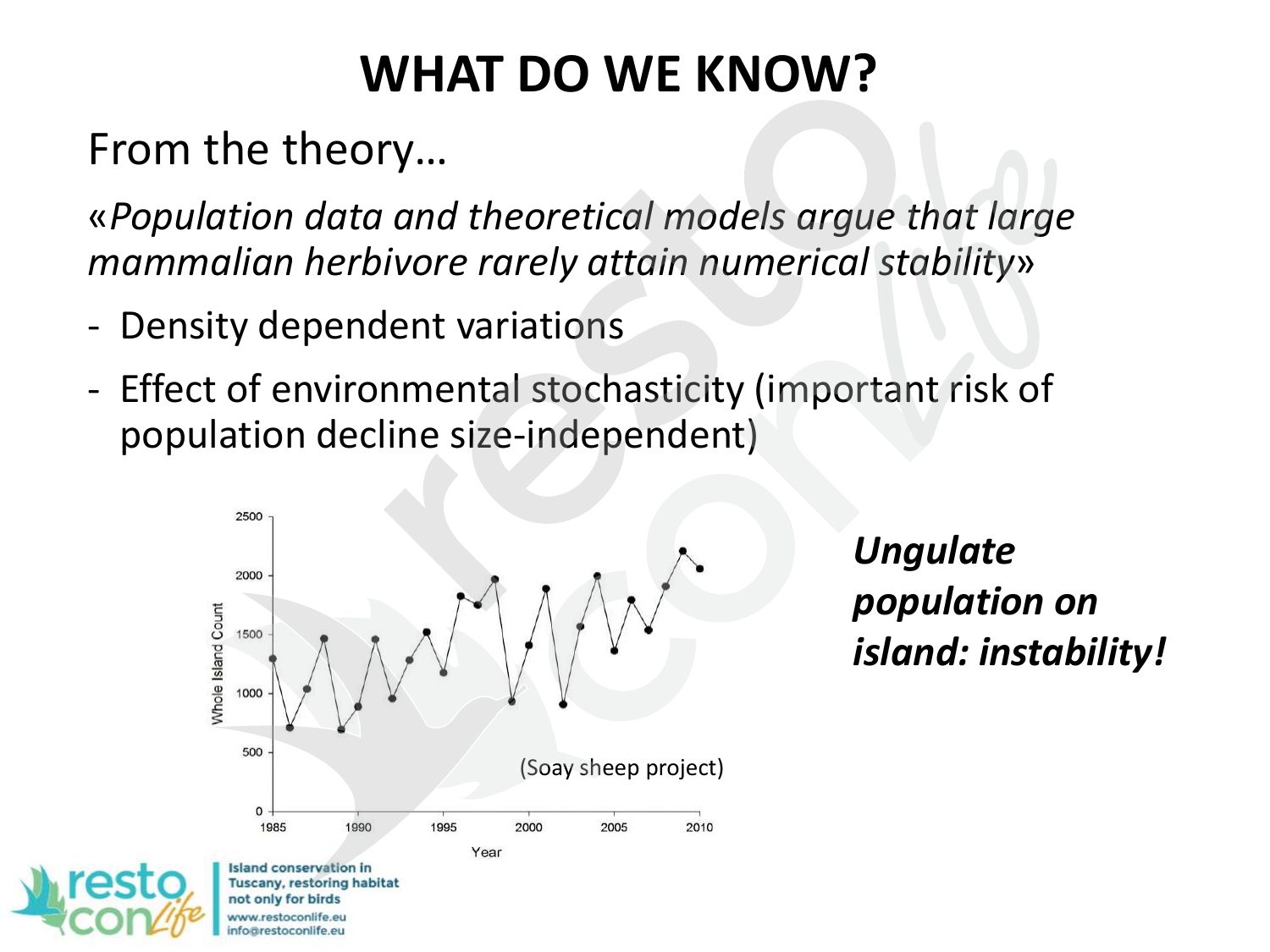

## **WHAT'S NEXT?**

#### **CONSERVATION AND MANAGEMENT PLAN**

- $\circ$  Montecristo goat is the only goat population in Italy that lives in the wild since ancient times.
- o Founded by individuals very close to wild ancestors.
- o High conservation value from historical/cultural perspective (IUCN Caprine Specialist Group) => Natural Reserve (1971)
- o Goat population conservation must be pursued on Montecristo island, keeping ex situ (ex situ emergency stocks )

Guarantee the conservation of both the ecosystem and the goat population;

**The plan must be based upon evidences rather than opinions** 



**Island conservation in** Tuscany, restoring habitat not only for birds restoconlife.eu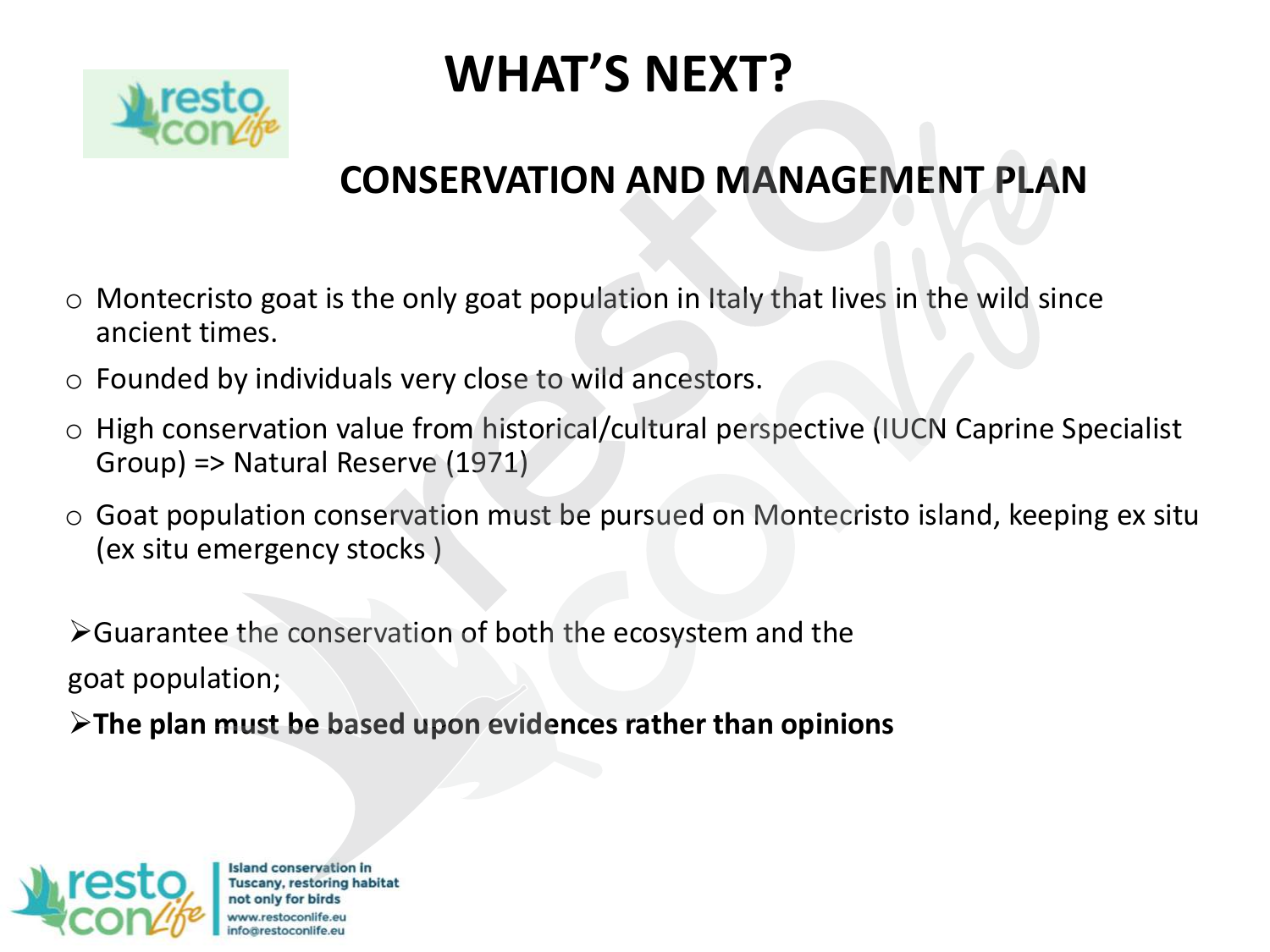## **WHAT'S NEXT?**



#### **CONSERVATION AND MANAGEMENT PLAN**



**Island conservation in Tuscany, restoring habitat** not only for birds www.restoconlife.eu fo@restoconlife.eu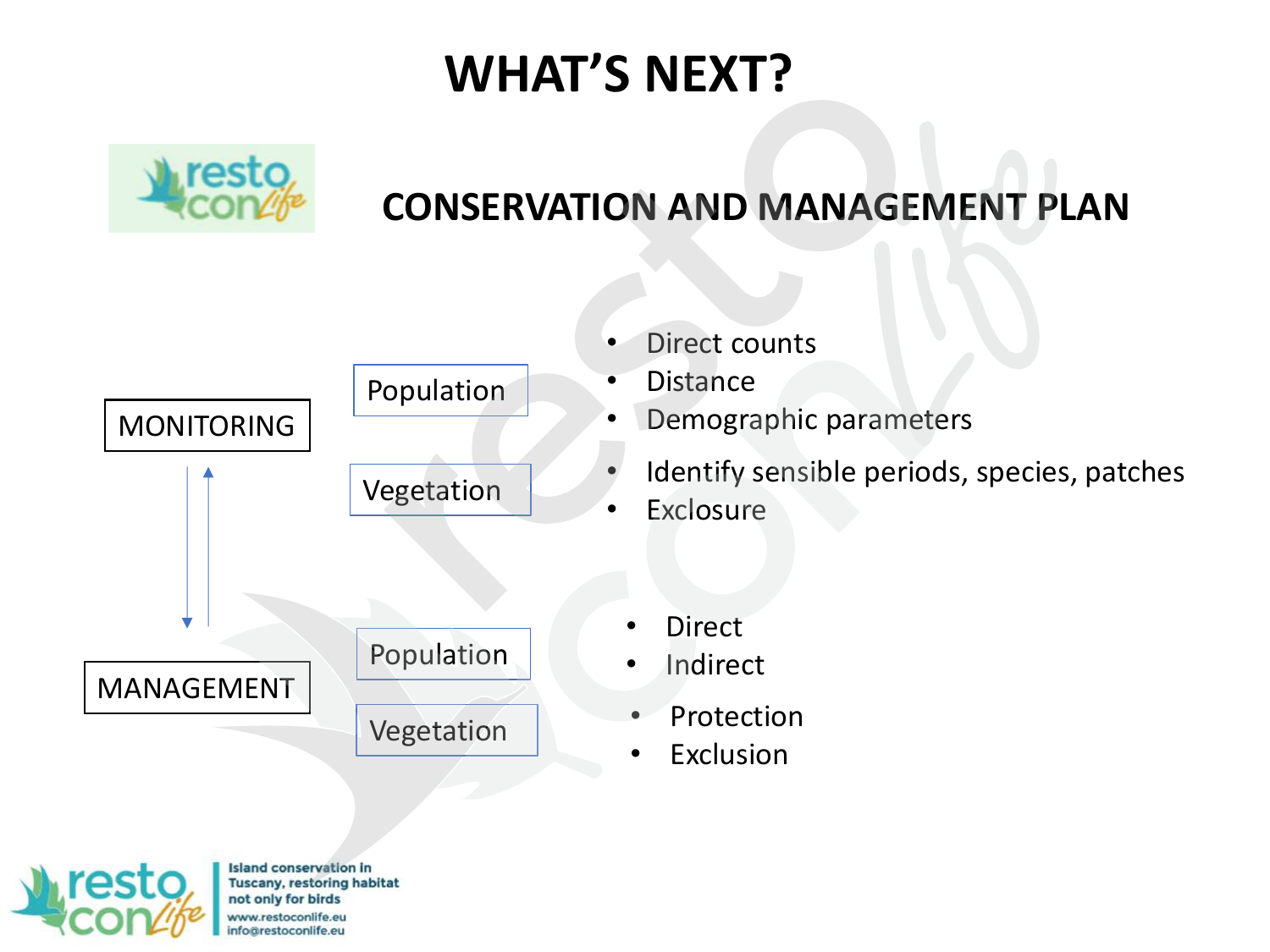# MANAGEMENT OPTIONS

- NATURAL EVOLUTION OF THE POPOLATION
- POPULATION CONTROL (localized/diffuse)
	- Control through shooting
	- Control through captures and translocations
	- Fertility control



#### **…KEEPING IN MIND THAT: the magic number doesn't exist!**

- IMPACT MANAGEMENT
	- Protection througout exclusion/deterrent system

## **…….Warnings!**

**Island conservation in** Tuscany, restoring habitat not only for birds pärestoconlife.eu

## **When you start, you must go on**